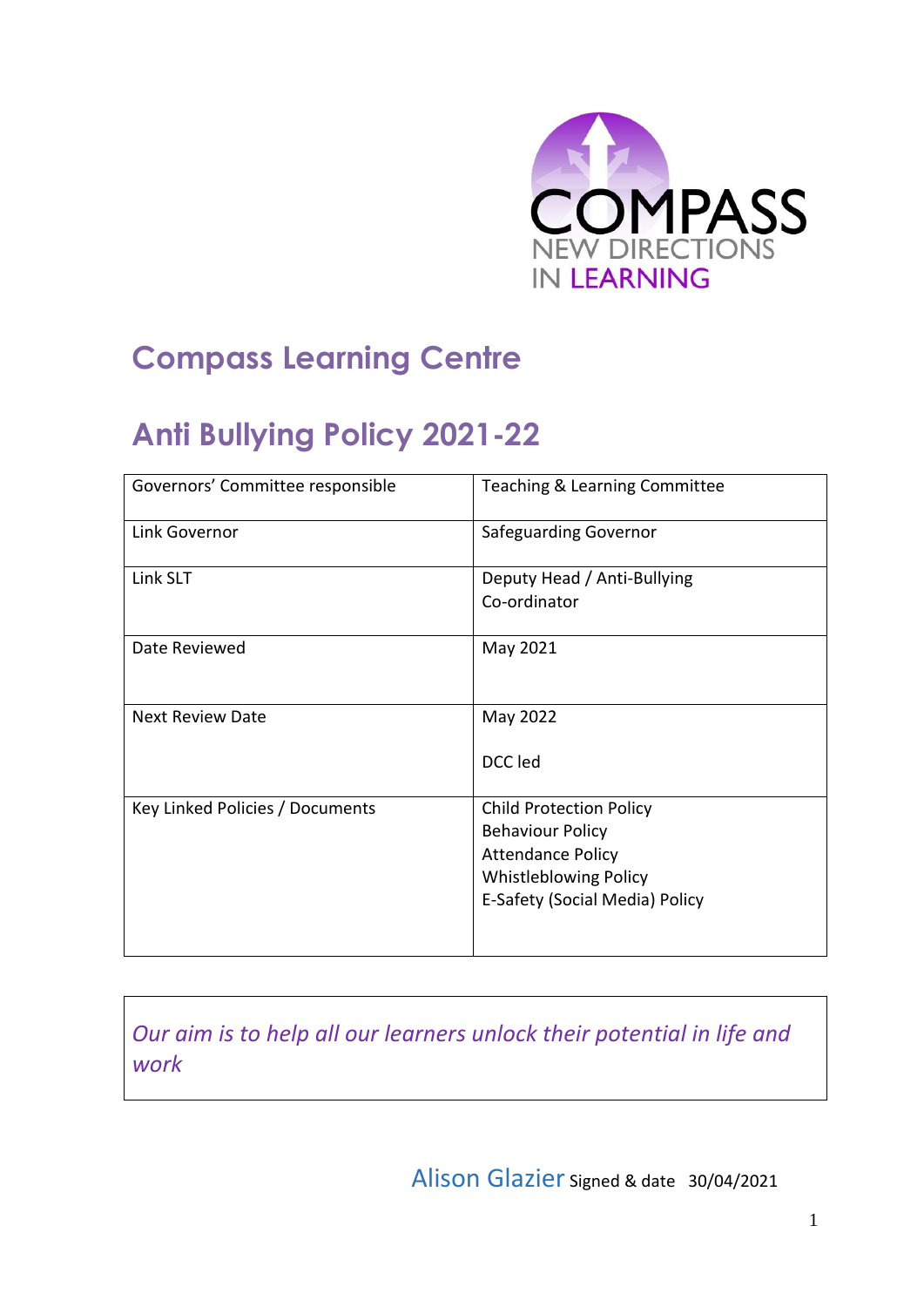## Head teacher

All policies can be found on the in the Policies Folder

#### **Equality Impact Assessment – initial screening record**

| What area of work is being<br>considered?<br>Upon whom will this impact? |                          | Anti Bullying Policy<br>Curriculum Staff & Students |                                                                               |  |
|--------------------------------------------------------------------------|--------------------------|-----------------------------------------------------|-------------------------------------------------------------------------------|--|
|                                                                          |                          |                                                     |                                                                               |  |
| <b>The Equality Strands</b>                                              | <b>Negative Impact</b>   | <b>Positive Impact</b>                              | No impact                                                                     |  |
| Minority ethnic groups                                                   |                          | V                                                   |                                                                               |  |
| Gender                                                                   |                          | V                                                   |                                                                               |  |
| Disability                                                               |                          | $\sqrt{ }$                                          |                                                                               |  |
| Religion, Faith or Belief                                                |                          | V                                                   |                                                                               |  |
| Sexual Orientation                                                       |                          | V                                                   |                                                                               |  |
| Transgender                                                              |                          | $\sqrt{ }$                                          |                                                                               |  |
| Age                                                                      |                          | $\sqrt{ }$                                          |                                                                               |  |
| Rurality                                                                 |                          | $\sqrt{ }$                                          |                                                                               |  |
| broken down by the equality strands?                                     |                          |                                                     |                                                                               |  |
|                                                                          |                          |                                                     |                                                                               |  |
| <b>The Equality Strands</b>                                              | No                       | Yes                                                 | <b>Uncertain</b>                                                              |  |
| Minority ethnic groups                                                   | V                        |                                                     |                                                                               |  |
| Gender                                                                   | $\sqrt{ }$               |                                                     |                                                                               |  |
| Disability                                                               | $\sqrt{ }$               |                                                     |                                                                               |  |
| Religion, Faith or Belief                                                | V                        |                                                     |                                                                               |  |
| <b>Sexual Orientation</b>                                                | v                        |                                                     |                                                                               |  |
| Transgender                                                              |                          |                                                     |                                                                               |  |
|                                                                          | V                        |                                                     |                                                                               |  |
| Age<br>Rurality                                                          | $\sqrt{ }$<br>$\sqrt{ }$ |                                                     |                                                                               |  |
|                                                                          |                          |                                                     | Does the initial screening highlight potential issues that may be illegal? No |  |
| Further comments:-                                                       |                          |                                                     |                                                                               |  |
| Do you consider that a full Equality Impact Assessment is required?      |                          |                                                     | <b>No</b>                                                                     |  |
| Initial screening carried out by Stuart Gosney, Engagement team          |                          |                                                     |                                                                               |  |
| Signed:<br><b>Stuart Gosney</b>                                          | Dated:                   | 30.04.2021                                          |                                                                               |  |
| Comment by Headteacher:                                                  |                          |                                                     |                                                                               |  |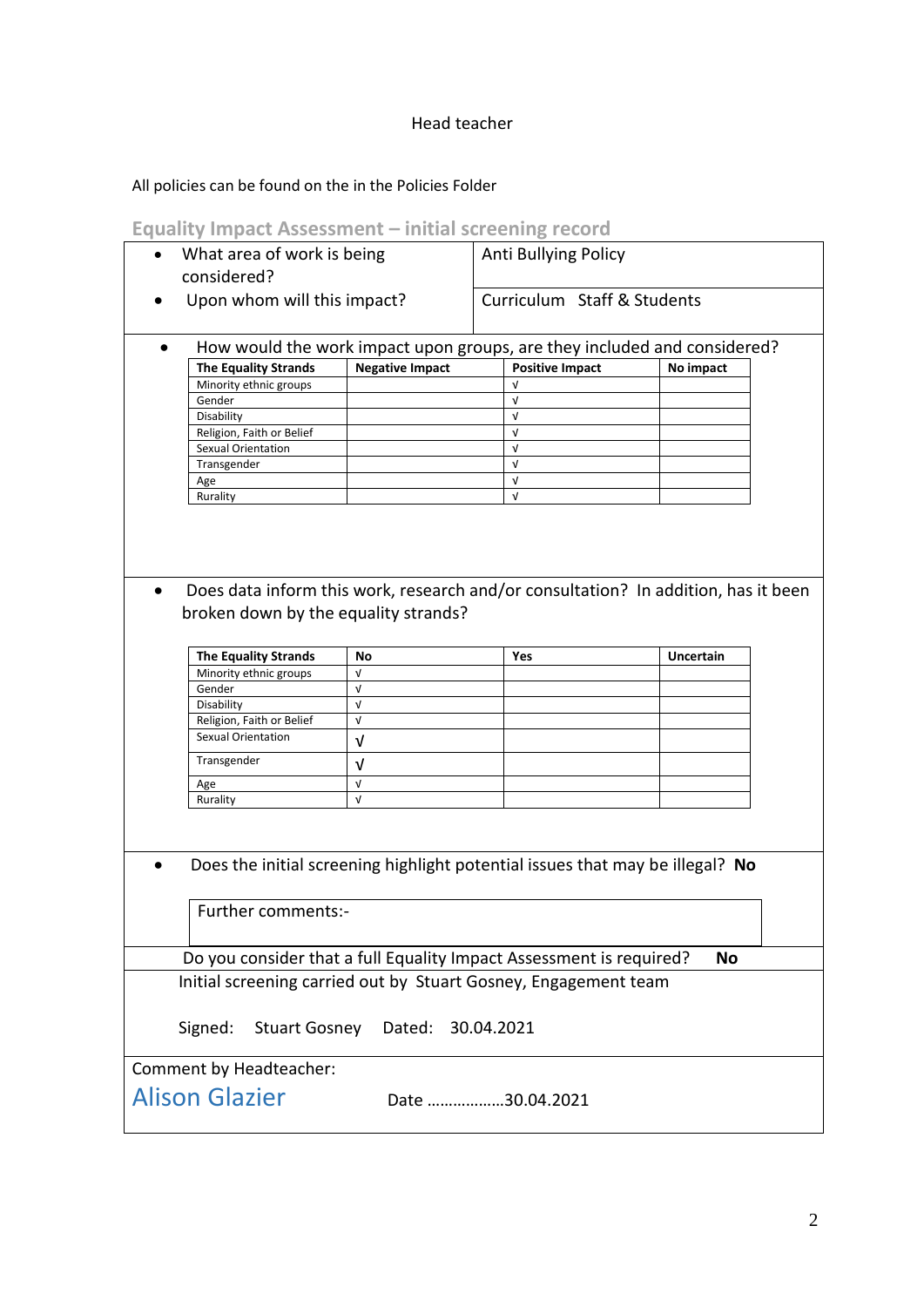#### **ANTI-BULLYING POLICY**

The purpose of the anti-bullying policy is to ensure that pupils learn in a supportive, caring and safe environment without fear of being bullied. Bullying is one of the problems which young people themselves most often identify. We recognise that bullying exists and we will work to reduce the frequency, severity and likelihood of bullying incidents. Bullying is anti-social behaviour and affects everyone; it may be defined as: "The intentional hurting of one person by another, where the relationship involves an imbalance of power. It is usually repetitive or persistent, although some one-off attacks can have a continuing harmful effect on the victim." (Anti-bullying Alliance Statement of Purpose)

The four main types of bullying are:

- Physical (hitting, kicking, theft)
- Verbal (name calling, racist and homophobic remarks)
- Indirect (spreading rumours, excluding someone from social groups)
- Electronic (misuse of texting, social networking sites and e mail)

Schools have a public duty to show due regard to eliminate discrimination, promote equality of opportunity and foster good relations between persons of protected characteristics (Equality Act 2010) The protected characteristics are:

- Race (ethnicity)
- Sex (gender)
- **•** Disabiity
- Religion/belief
- Sexual orientation
- Gender reassignment
- Pregnancy/maternity

Pupils who are being bullied may show changes in behaviour over a period of time, such as becoming shy and nervous, feigning illness, taking unusual absences or clinging to adults. There may be evidence of changes in work patterns, lacking concentration or truanting from the Centre. Pupils must be encouraged to report bullying.

Compass teaching and support staff must be alert to signs of bullying and act promptly and firmly against it in accordance with service policy, the Department for Education advice on Preventing and Tackling Bullying and DSCB Anti Bullying Guidance: Everyone is Different (accessed on DSCB website) Compass staff will take into consideration the needs of its own community and the need to raise and sustain awareness of bullying and to challenge bullying behaviour.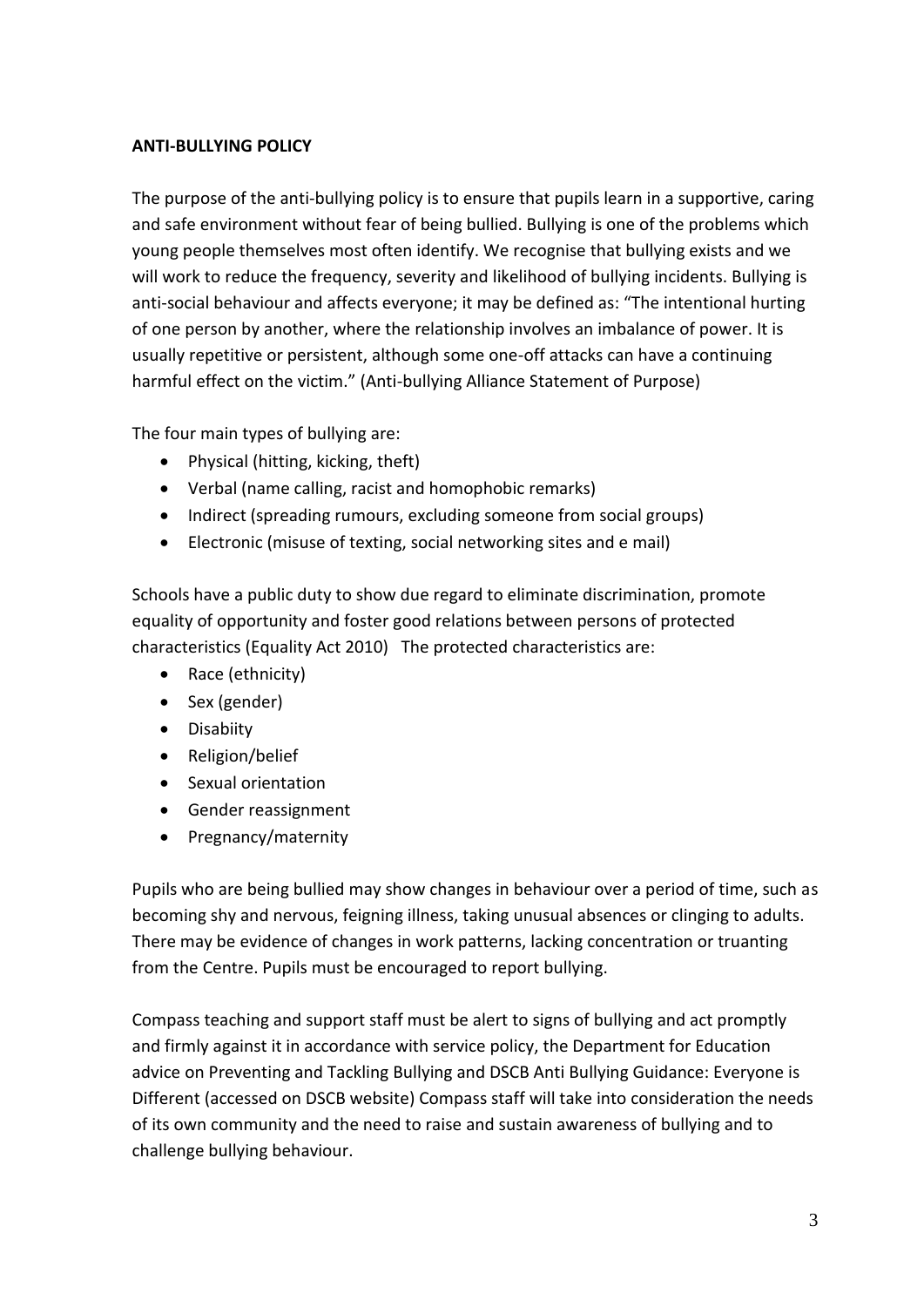Pupils in Compass will be supported to:

- Embrace a culture that respects difference
- Support children/young people who have experienced bullying behaviours
- Model appropriate, respectful behaviour
- Participate in the development, implementation and evaluation of the policy

## **Roles & Responsiblities**

The Anti-Bullying Co-ordinator will:

- 1. Develop the policy in line with this guidance document
- 2. Review the progress the organisation is making in relation to the anti-bullying agenda

All Staff in our organisation will:

- 1. Support children/young people who have experienced bullying
- 2. Respond to children/young people who have bullied
- 3. Model appropriate, respectful behaviour

Children/young people in our organisation will be supported to:

- 1. Embrace a culture that respects difference
- 2. Support children/young people who have experienced bullying behaviours
- 3. Model appropriate, respectful behaviour
- 4. Participate in
	- Implementation of policy
	- Evaluation of policy

In schools Governors are responsible for monitoring the above.

#### **Aims and Objectives**

The aims and objectives of this policy should develop and maintain;

- 1. a culture of respect where difference is valued
- 2. a system of support for children/young people who have been bullied
- 3. a system of clear, fair and consistent responses to incidences of bullying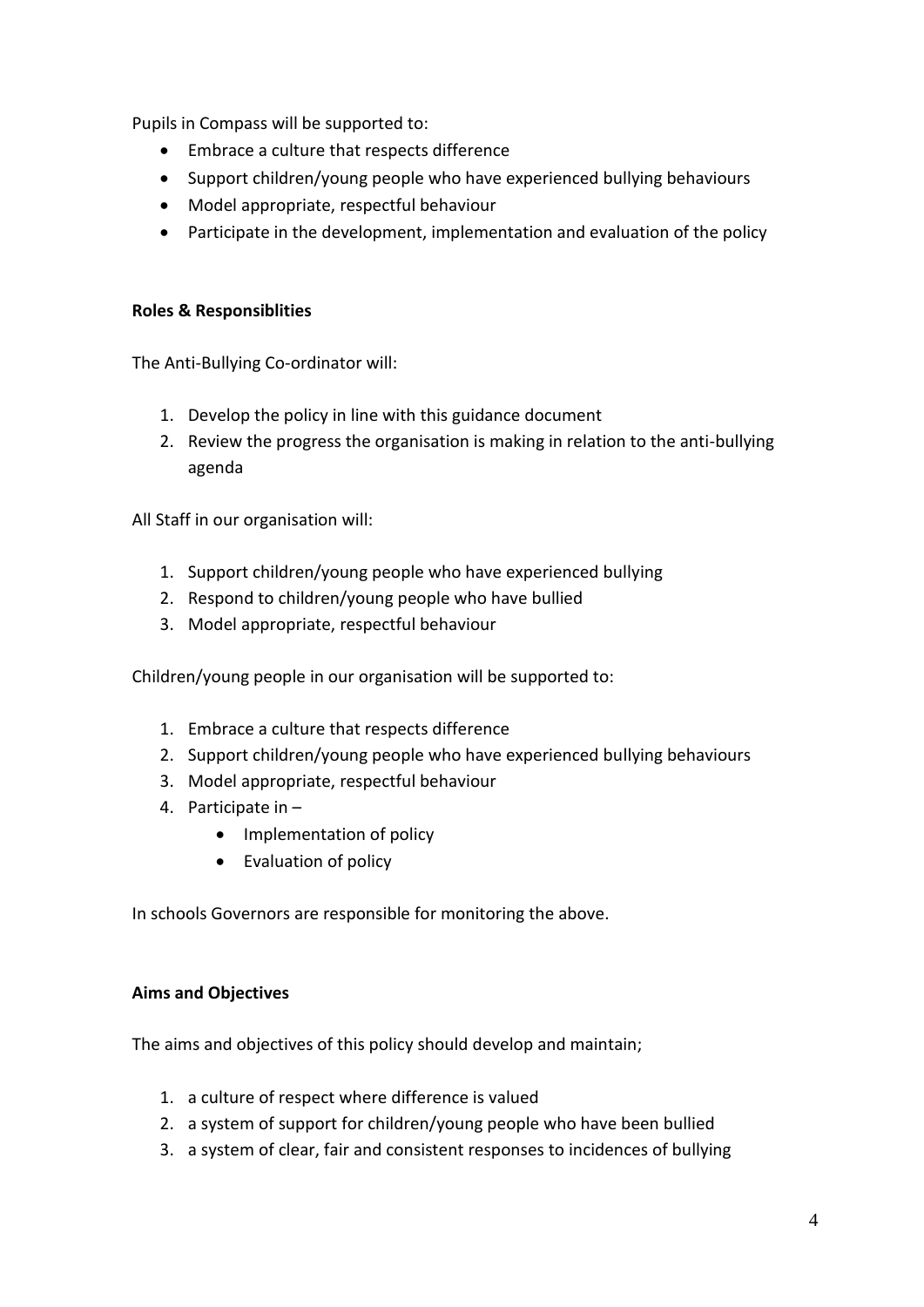## **Implementation**

In order to intervene effectively in a specific bullying situation, a tailored approach which takes account of the nature of the bullying, the responses of the child or young person being bullied, and the personalities and abilities of all parties is the most likely to be effective.

The following steps may be taken when dealing with incidents:

- If bullying is suspected or reported, the incident will be dealt with immediately by the member of staff who has been approached or has witnessed the incident.
- A clear account of the incident will be recorded and placed on SIM's and message/email sent to the Anti-Bullying Co-ordinator.
- Anti-Bullying Co-ordinator will interview all concerned and will record the incident in the bullying log on SIM's system, the incident report will be kept in the student's file but will be placed in the safeguarding records if the incident is considered to be a child protection concern. Child protection procedures will then be followed.
- Parents will be kept informed
- Anti-Bullying Co-ordinator will report back to SLT with evidence gathered.
- Assistance from the police will be sought where electronic bullying may have led to an offence under the protection from harassment act 1997, the Malicious Communications Act 1988, the Communications Act 2003 and the Public Order Act 1986.
- A support package will be put into place for the victim
- Appropriate action and support will be put into place for the offender.
- Serious incident log will be completed if necessary.

## **Pupils**

Children and young people will be listened to and believed. Those who have been bullied will be supported by:

- Ensuring the pupil's safety
- Compass having an open door policy available to all students, offering an immediate opportunity to discuss the experience with a teacher or member of staff of their choice and agree the type of support they feel they need.
- continuous support through the centre's key worker arrangements
- Restoring self-esteem and confidence and re-assuring the pupil that they did not deserve this
- Establishing measures to manage further situations should they occur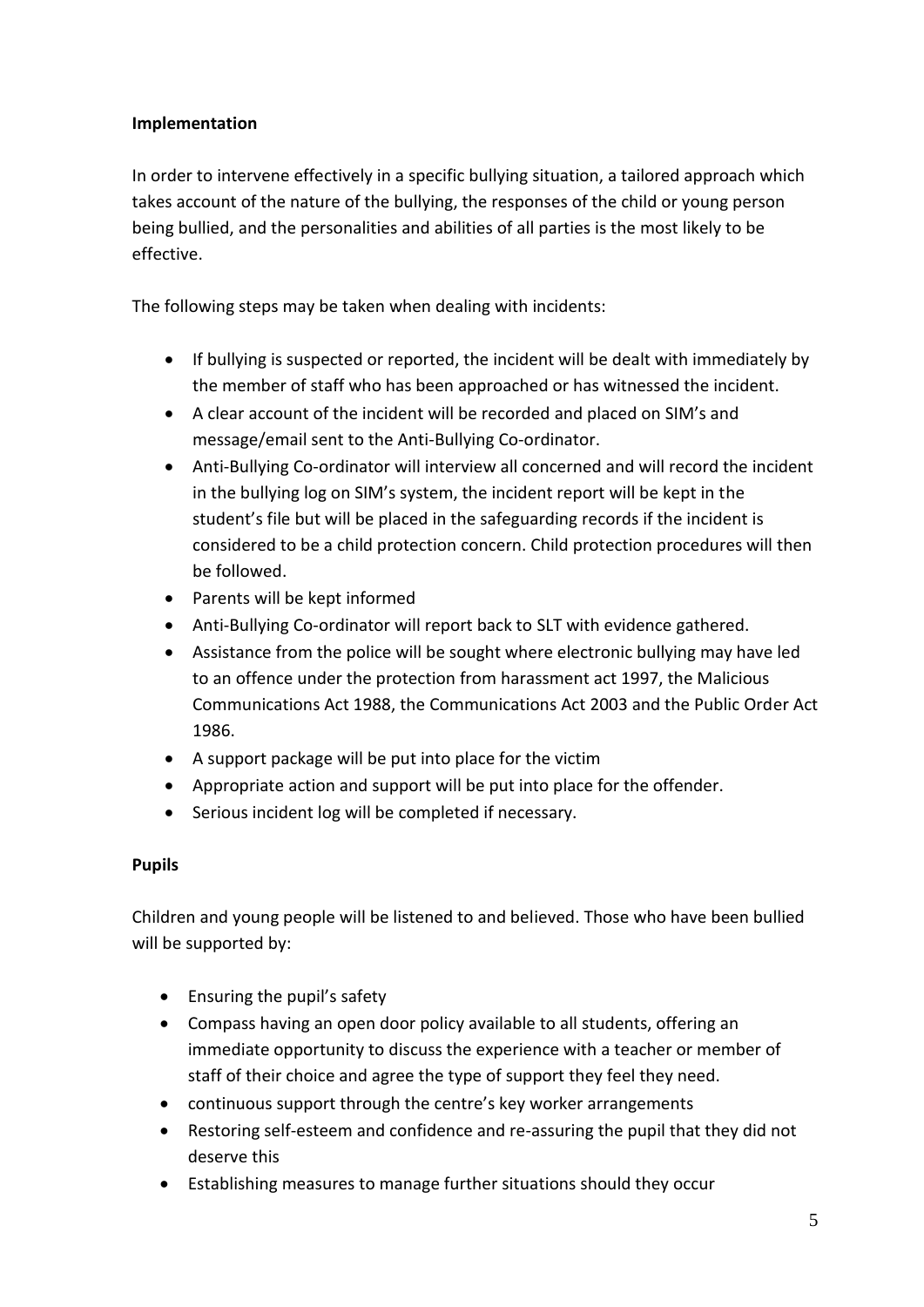- Use of restorative justice
- Apply rules consistently and fairly
- Dedicated 'listening' to students when requested.

The following disciplinary steps and actions can be taken:

- Official warnings to cease offending
- Listening to the child/young person who has bullied and agree the type of support they need.
- Exclusion from certain areas of centre premises
- Use of sanctions and rewards
- Appropriate revision of timetable
- Exclusion from certain aspects of the curriculum
- Community service
- Fixed term exclusion
- Apply rules consistently and fairly

Some forms of bullying are illegal and will be [reported to the police](http://www.police.uk/) and safer school [referral completed.](http://www.police.uk/) These include:

- violence or assault
- theft
- repeated harassment or intimidation, for example name calling, threats and abusive phone calls, emails or text messages
- hate crime
- Sexual or identity harassment

Within the curriculum the teaching staff will raise awareness of the nature of bullying through inclusion in Life Skills and other discussion times where attitudes about bullying will be discussed openly and an emphasis will be placed on sharing responsibility and respecting the rights of everyone within Compass in order to reduce the frequency, severity and likelihood of it occurring. We intend that the implementation of RRS across all subject areas will promote empathy, conflict resolution, social responsibility and assertiveness.

#### **Monitoring, Evaluation and Review**

The Senior Leadership Team and Management Committee will review this policy annually and assess its implementation and effectiveness. The policy will be promoted and implemented throughout the Compass.